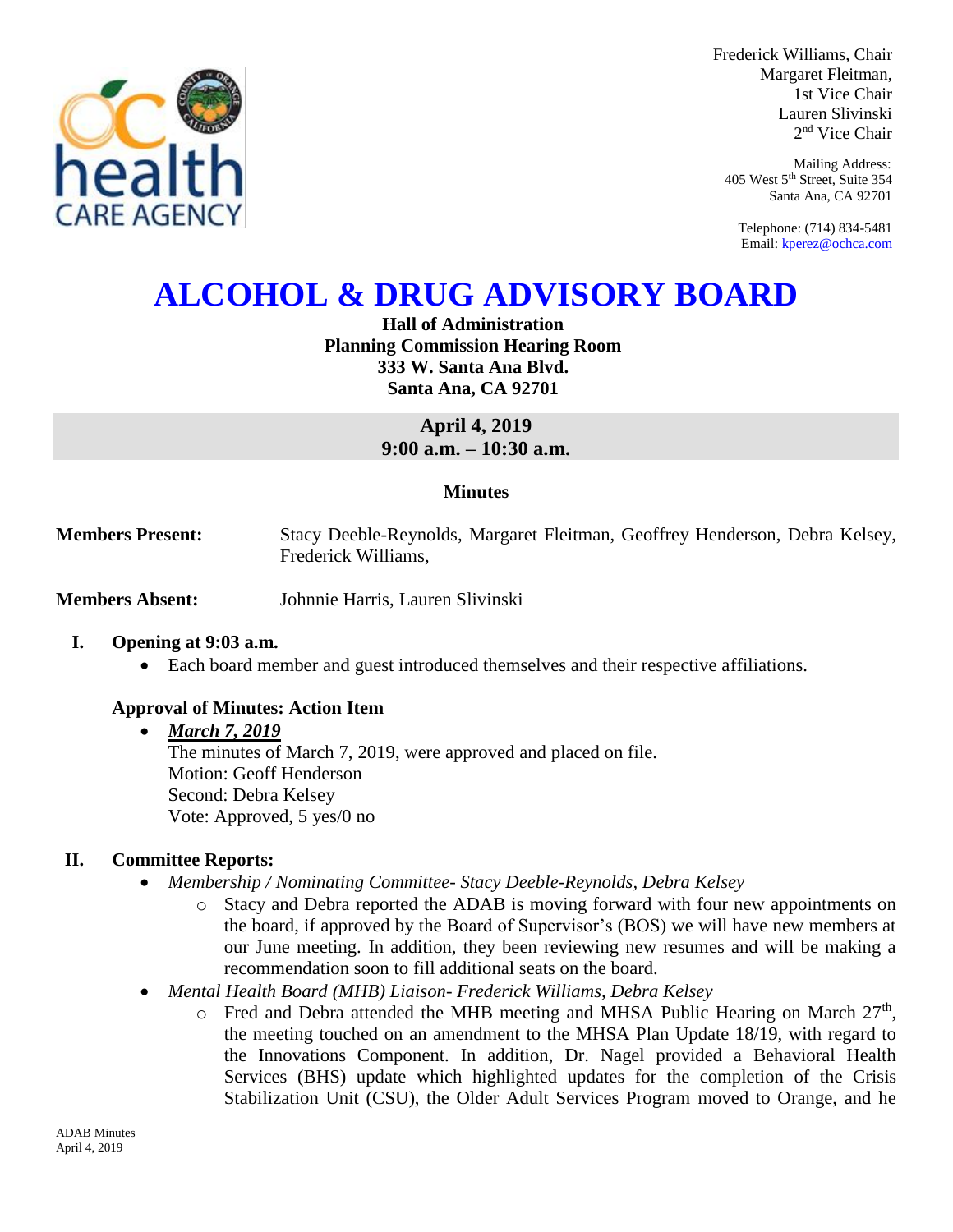also informed them that beginning in March there will be a new clinical staff working with the Sherriff's department out in the schools. The MHSA office has posted the MHSA Plan Update for FY 19/20 and is now available for Public Comment until April 21<sup>st</sup>. Following this there will be a MHB meeting and MHSA Public Hearing on April  $30<sup>th</sup>$ , to support the MHSA Plan Update.

- *Provider Meeting- Frederick Williams*
	- $\circ$  The next Provider Meeting will take place on May 2<sup>nd</sup>.
- *Criminal Justice Treatment Committee – Geoff Henderson, Frederick Williams*
	- o The workgroup is working on identifying the in-custody gaps in the jail setting for substance use treatment, in June of last year the BOS approved the making a this a priority however it has not yet been funded. They are working on re-submitting all the paperwork again to try and get funding for this for next fiscal year process. Correctional Health Services received a grant for medication assisted treatment (MAT) for folks who are incarcerated. The Sheriff's department t received two grants, which will allow for new staff in new modules to provide MAT services in the jails. Furthermore, we discussed the newly funded MHSA program that is currently in development right now, Jail to Community Re-Entry Program (JCRP) which will create collaborate teams throughout the jails and reach out and target folks in need of case management services. Finally, they discussed a news release that was put out by Sheriff Barnes, in which touched on major changes to jails, particularly the Musick facility to addre4ss the increasing need for members requiring mental health services. Numbers of members requiring mental health services have been increasing, in 2018 the number of inmates requiring mental health services in the jails reached 1,798. Furthermore, Geoff informed the members of some new changes being done at the Musick Jail Facility, with it eventually closing down and re-building two new facilities, one for programing and the other to house inmates.
- *Legislation Committee- Fredrick Williams*
	- o Fredrick reported that Los Angeles County is expanding on their legal definition of nonsmoking areas, to include the banning of electronic cigarettes and pot. In addition, the ignition interlock for driving under the influence, 4 Counties have adopted this pilot to implement the ignition lock into their vehicles. Furthermore, Geoff commented that there are approximately 30 legislations going through focused on the alcohol and drug industry focusing on treatment, housing, or drug enforcement.
- *Community Forum Planning Committee– Geoff Henderson, Debra Kelsey, Margaret Fleitman, Lauren Slivinski*
	- o No Update
- Community Collaborative Committee:
	- o *Drug Prevention Coalition: Margaret Fleitman*
		- Margie reported the Coalition met on March  $20<sup>th</sup>$ , which offered a Naloxone training to members in attendance and all in the audience received a free Naloxone kit.
	- o *Orange County RX & OTC Coalition: Margaret Fleitman*
		- No Update.
	- o *Orange County Substance Abuse Prevention Network (OCSAPN): Stacy Deeble-Reynolds*
		- Stacy shared that during their March  $29<sup>th</sup>$  meeting, the Tobacco Use Prevention Program presented on their program which includes training youth to assess alcohol, tobacco, and food products advertising in over 1,000 OC stores this year. In addition, Waymakers presented on their Domestic Violence Media Campaign.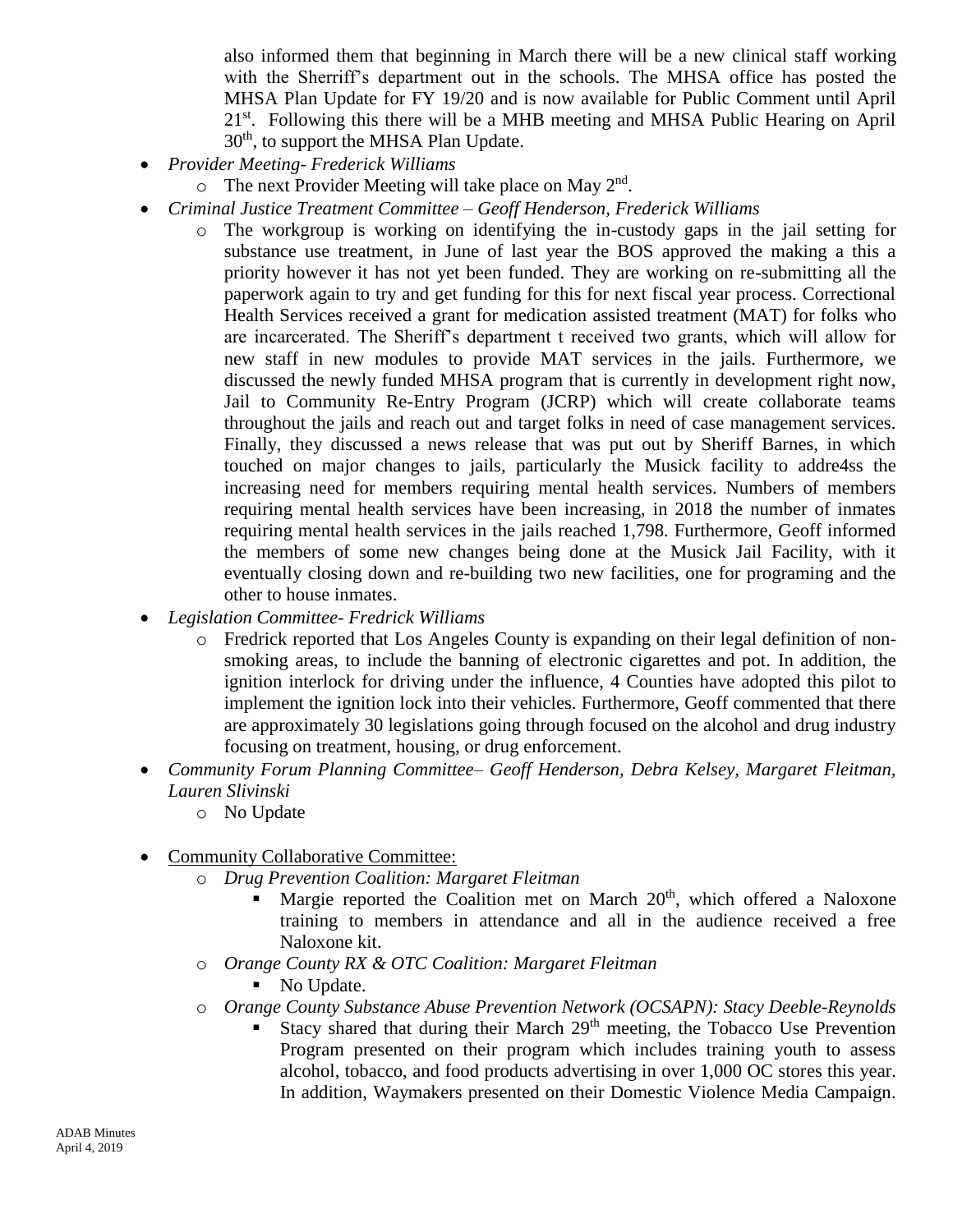Furthermore, Stacy shared the planning for the OCSAPN conference will begin during their next meeting, everyone is invited to attend.

- o *Mental Health Services ACT (MHSA) Steering Committee: Stacy Deeble-Reynolds, Frederick Williams,* 
	- Next meeting is scheduled for April 15, 2019.

## **III. Old Business:**

 $\bullet$  N/A

# **IV. New Business:**

 Stacy Deeble-Reynolds would like to report during the next meeting on County wide data around substance use. This would provide information on cultural awareness, communication with parents, and additional useful information. Furthermore, there was an article in the Register on Fentanyl related deaths, we should look into a presentation by HCA with specifics on Fentanyl.

# **V. BHS Update:**

*Annette Mugrditchian –* Our medical withdraw management screening has increased to two days a week in Santa Ana, we hope to continue to expand our contract for additional screening days. Our solicitation for AB 109 residential treatment has closed, staff is the process of developing those screenings and will go to the Board of Supervisors for approval. Furthermore, our solicitation for residential treatment for drug medical and medical withdraw will close in June. Annette, thanked Sandra Fair for all of her help on the Opioid Strategic Plan and all she has done for HCA and ADAB as this is her last meeting before retiring.

*Sandra Fair-* She informed that board that the Opioid Strategic report is being finalized and getting ready to be printed soon. We have been working with staff to make it look extra pretty and in a magazine like finish. In addition, Sandra thanked the workgroup on all of the hard work that was put into this report.

*Brett O'Brien***-** AB 1031 is creating a youth continuum of care for substance use disorder (BOS), this should be posted soon for more information on this bill. DSCH will be releasing an SUD youth treatment protocol, which we have been waiting for this to be released for over 2-3 years. Furthermore, May is Mental Health Awareness month, we will be sharing all upcoming events. In addition, we received a Board directive for \$600,000 for suicide prevention, there was a meeting held yesterday to determine how to best utilize these funds for the best prevention efforts.

## **VI. Presentation/Discussion:**

## *Anita Wellness Campus Project Overview*

 Annette Mugrditchian, LCSW, Director of Operations Behavioral Health Services

Annette provided a detailed presentation on the Anita St Proposal which is a Wellness Hub of integrated mental health and substance abuse services in a central location. She provided a list of proposed services to be offered, a site plan of the location, and discharge planning.

For additional information on the presentation, please contact Karla Perez at [kperez@ochca.com.](mailto:kperez@ochca.com)

## **VII. ADEPT Report:**

*Carolyn Secrist –* Carolyn informed the Board that she will be reporting and filling in temporarily following Amy Buch's retirement. She reported the next National Take Back Day is coming up on